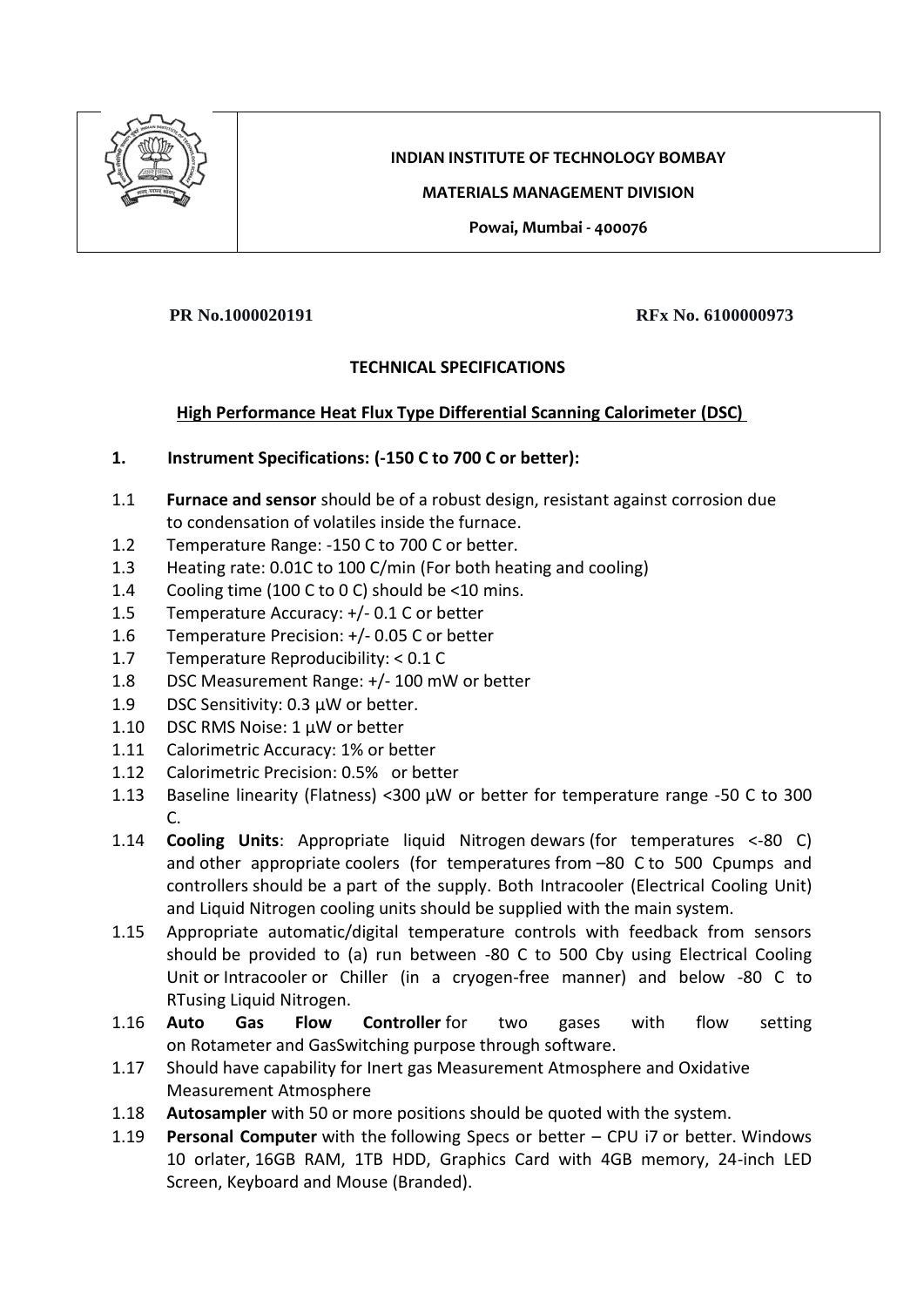- 1.20 **UPS system:** Appropriate standard make UPS (and isolation transformer) with at least one hour back up for the uninterrupted and smooth functioning of the entire system. The power requirement for proper functioning of the system along with all accessories should also be provided by the vendor.
- 1.21 **Appropriate Sample sealing press** should be provided to **crimp all types** of pans for solids and liquids.
- 1.22 All the tools required for analysis (like Tweezers, Micro Spatula, sample cutter andpiercing device for sealed crucibles to open a hole in the lid before measurement, etc.) should be a part of the supply.

## **2. Consumables and Accessories : (Vendor must quote inclusive of all mention below items, should be compatible with the respective main instrument mentioned in point I):**

- 2.1 400 Numbers of Aluminum Pans & Covers should be supplied along with the systemfor solid samples.
- 2.2 10 numbers of Platinum and 10 numbers of Alumina pans, to be supplied by Vendor.
- 2.3 Standard samples, 5 gm each Indium (In) and Tin (Sn), Sapphire, for temperature and heat flow calibration and Specific Heat measurements should be provided.
- 2.4 Gases (High Purity), Regulators required for DSC system i.e., Nitrogen, Air and Oxygen gas cylinder with dualstage regulators should be quoted along with the system.

2.5 Analytical balance (upto 5 decimals or 0.01mg) for accurate weightmeasurement must be quoted.

## **3. Software:**

3.1 Windows 10-based Thermal Analysis software for data collection and further analysis in Thermal Analysis. Multitasking and multi-module software with licensed version and working under Windows O/S for data acquisition and storage. It should provide all the features like calibration routines, method parameter entry, peak area, onset, heating and cooling rates, cyclic heating/ cooling, smoothen, peak temperature, glass transitiontemperature, melting temperature, crystallization temperature, heat enthalpy, second and higher derivative, normalization, X-Axis with respect to time, temperature. Simultaneous real time analysis etc., analysis routines. The system should be included with various advanced software like Kinetics (activation energy calculation & life time estimation), Purity analysis study, Heating rate conversion software, Specific heatcapacity, MDSC, etc., with DSC unit. Output data collection in the form of ASCII files,word/Excel format compatibility, PDF formats should be possible.

## **4. Warranty:**

4.1 The supplied system should have a minimum of 5 years on-site comprehensive warranty. The warranty should include all parts of quoted system and its accessories.